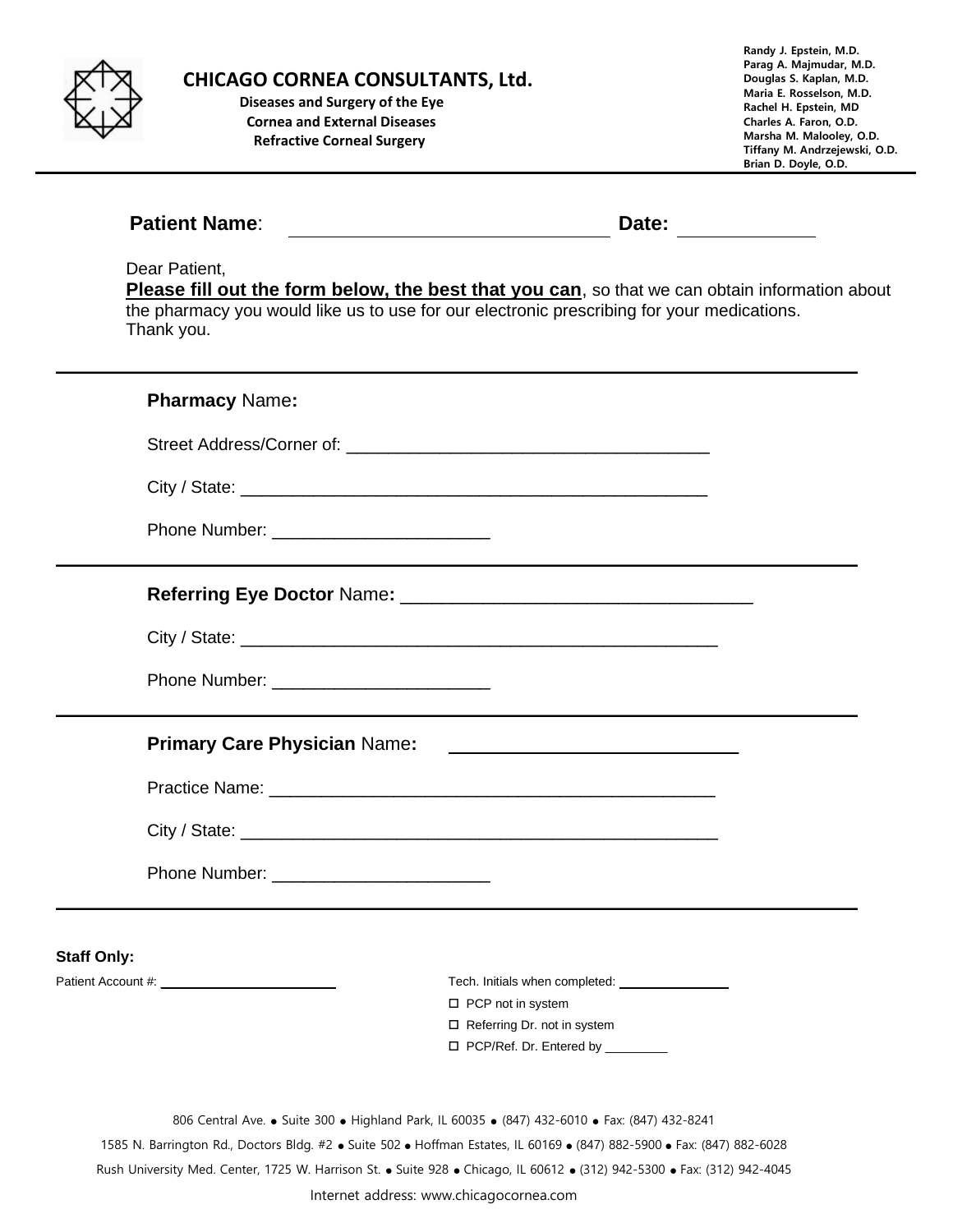| (Please use BLACK ink only)                                                                                                                                                                                                    |                                                                                 | <b>PATIENT INFORMATION SHEET</b>                                                         |                |                                                                                                                 |                                                                                                                                                                                                                                       |                  |
|--------------------------------------------------------------------------------------------------------------------------------------------------------------------------------------------------------------------------------|---------------------------------------------------------------------------------|------------------------------------------------------------------------------------------|----------------|-----------------------------------------------------------------------------------------------------------------|---------------------------------------------------------------------------------------------------------------------------------------------------------------------------------------------------------------------------------------|------------------|
| Mr/Mrs/Ms/Dr _____________                                                                                                                                                                                                     |                                                                                 |                                                                                          |                |                                                                                                                 |                                                                                                                                                                                                                                       |                  |
| Last Name                                                                                                                                                                                                                      |                                                                                 | First                                                                                    |                | Middle Initial                                                                                                  |                                                                                                                                                                                                                                       |                  |
| Address ___<br>Street                                                                                                                                                                                                          |                                                                                 | City                                                                                     |                | <b>State</b>                                                                                                    |                                                                                                                                                                                                                                       | $\overline{Zip}$ |
|                                                                                                                                                                                                                                |                                                                                 |                                                                                          |                |                                                                                                                 |                                                                                                                                                                                                                                       |                  |
|                                                                                                                                                                                                                                |                                                                                 |                                                                                          |                |                                                                                                                 |                                                                                                                                                                                                                                       |                  |
|                                                                                                                                                                                                                                |                                                                                 |                                                                                          |                |                                                                                                                 |                                                                                                                                                                                                                                       |                  |
|                                                                                                                                                                                                                                |                                                                                 |                                                                                          |                |                                                                                                                 |                                                                                                                                                                                                                                       |                  |
|                                                                                                                                                                                                                                |                                                                                 |                                                                                          |                |                                                                                                                 |                                                                                                                                                                                                                                       |                  |
|                                                                                                                                                                                                                                |                                                                                 |                                                                                          |                |                                                                                                                 |                                                                                                                                                                                                                                       |                  |
|                                                                                                                                                                                                                                |                                                                                 |                                                                                          |                |                                                                                                                 |                                                                                                                                                                                                                                       |                  |
| Patient's Marital Status (circle) S / M / Div. / Wid. / Partner · Name of spouse/partner [1989] Patient's Marital Status (circle) S / M / Div. / Wid. / Partner · · Name of spouse/partner                                     |                                                                                 |                                                                                          |                |                                                                                                                 |                                                                                                                                                                                                                                       |                  |
|                                                                                                                                                                                                                                |                                                                                 |                                                                                          |                |                                                                                                                 | Business Phone ()                                                                                                                                                                                                                     |                  |
|                                                                                                                                                                                                                                |                                                                                 |                                                                                          |                |                                                                                                                 |                                                                                                                                                                                                                                       |                  |
| Patient's payment information for first visit: □ Check                                                                                                                                                                         |                                                                                 |                                                                                          | $\square$ Cash | □ Credit Card                                                                                                   | $\Box$ Insurance                                                                                                                                                                                                                      |                  |
| Primary Insurance/Mailing Address Manual According to the Control of the Control of the Control of the Control of the Control of the Control of the Control of the Control of the Control of the Control of the Control of the |                                                                                 |                                                                                          |                |                                                                                                                 |                                                                                                                                                                                                                                       |                  |
|                                                                                                                                                                                                                                |                                                                                 |                                                                                          |                |                                                                                                                 |                                                                                                                                                                                                                                       |                  |
| SS# _________________                                                                                                                                                                                                          | $Month - Day - Year$                                                            |                                                                                          |                |                                                                                                                 |                                                                                                                                                                                                                                       |                  |
|                                                                                                                                                                                                                                |                                                                                 |                                                                                          |                |                                                                                                                 |                                                                                                                                                                                                                                       |                  |
|                                                                                                                                                                                                                                |                                                                                 |                                                                                          |                |                                                                                                                 |                                                                                                                                                                                                                                       |                  |
| SS#                                                                                                                                                                                                                            | Birthdate ______________<br>$Month - Day - Year$                                | Relationship to Insured: $\square$ Self $\square$ Spouse $\square$ Child $\square$ Other |                |                                                                                                                 |                                                                                                                                                                                                                                       |                  |
| Please list an EMERGENCY CONTACT, preferably not living with patient (other than responsible party):                                                                                                                           |                                                                                 |                                                                                          |                |                                                                                                                 |                                                                                                                                                                                                                                       |                  |
|                                                                                                                                                                                                                                |                                                                                 |                                                                                          |                |                                                                                                                 |                                                                                                                                                                                                                                       |                  |
|                                                                                                                                                                                                                                |                                                                                 |                                                                                          |                |                                                                                                                 | Phone( )                                                                                                                                                                                                                              |                  |
|                                                                                                                                                                                                                                | the contract of the contract of the contract of the contract of the contract of |                                                                                          |                | the contract of the contract of the contract of the contract of the contract of the contract of the contract of | $\mathbf{r}$ and $\mathbf{r}$ are the second contributions of the second contribution of the second contribution of the second contribution of the second contribution of the second contribution of the second contribution of the s |                  |

Our goal is to provide you with the best medical care available. In order to achieve our goal and minimizing escalating administrative costs, we ask for your understanding and cooperation regarding the following payment/insurance policies:

- 1. We ask that payments be made at the time of your visit unless other arrangements have been made in advance.
- 2. If you are a member of an HMO or POS plan, you need to have a VALID referral for each office visit and surgical procedure. Please call our office in advance to make sure you have the necessary forms and authorization.
- It is our policy to render periodic statements for services on a monthly basis. In the event our statements for services are 3. not paid within sixty (60) days after you received an invoice, we reserve the right, at our option, to charge interest on the balance due, at a rate of one-and-one-half (11/2) percent each month.
- Our payment policy also requires that payments for Refraction are expected at the time of service for all Medicare 4. patients as well as for those patients whose insurance does not cover Refraction.

Non-Medicare patients:

I hereby authorize payment directly to Chicago Cornea Consultants, Ltd. of the surgical and/or medical benefits, if any, otherwise payable to me for services as rendered. I authorize the physician to release such medical or other information regarding this treatment or subsequent treatment relative to this injury or illness for the purpose of obtaining reimbursement on my behalf for services provided by the physician, or, to others involved in my care.

Medicare patients:

I request that payment of authorized Medicare benefits be made on my behalf to Chicago Cornea Consultants, Ltd. for any services furnished me by those physicians. I authorize any holder of medical or other information about me to release to the Health Care Financing Administration and its agents any information needed to determine these benefits or benefits payable for related services.

I request that payment of authorized "Medigap" benefits be made to Chicago Cornea Consultants, Ltd. for any service furnished me by those physicians. I authorize any holder of medical information about me to release to my Medigap insurer any information needed to determine these benefits or the benefits payable for related services.

#### I accept and understand the payment/billing policies as outlined above.

Signed (Patient or Guardian)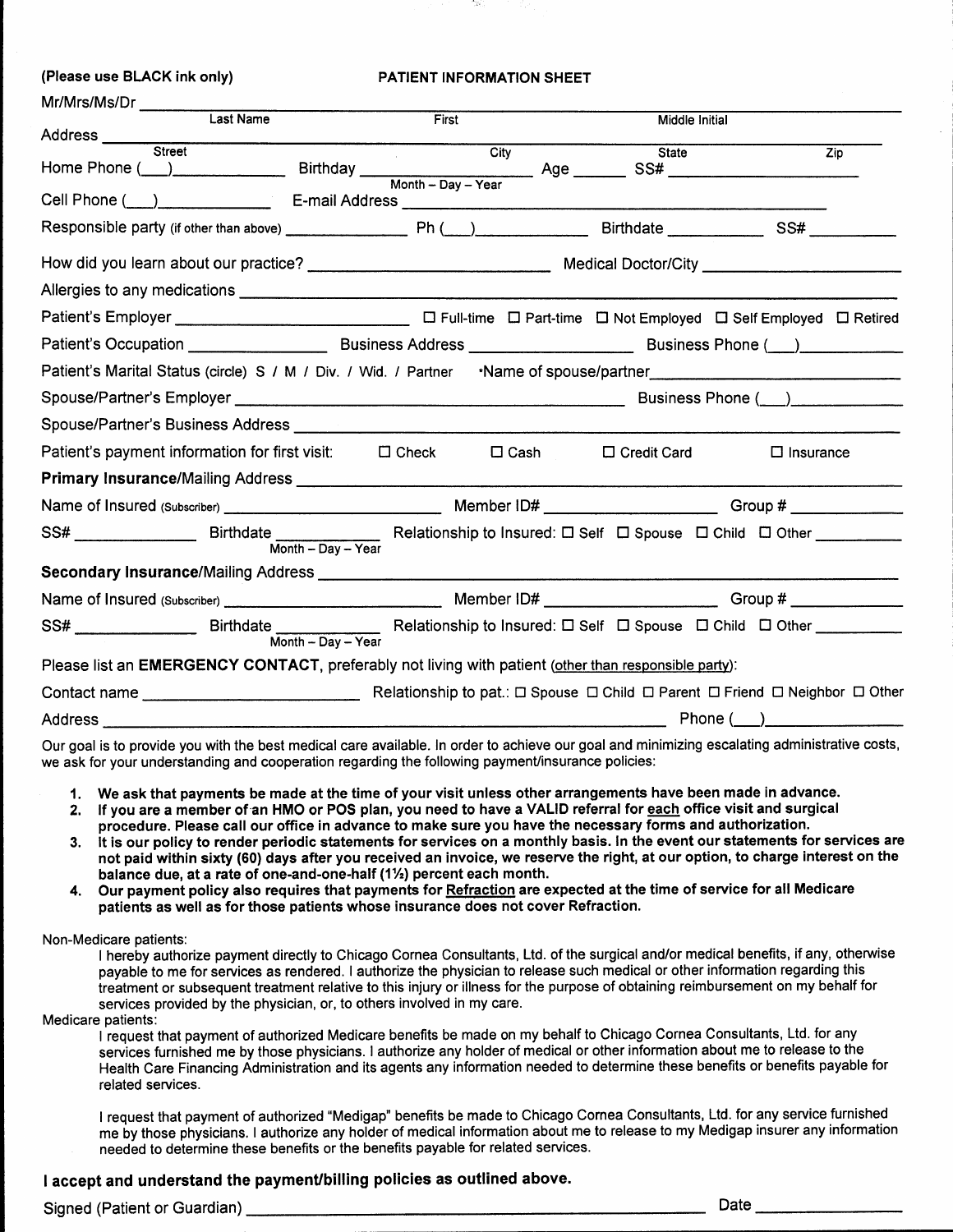# MEDICAL HISTORY QUESTIONNAIRE - Adapted from the American Academy of Ophthalmology

#### **REVIEW OF SYSTEMS:**

### 

Do you presently have any problems in the following areas? If "YES", give an explanation.

|                                              |      | <b>YES</b> |               | <b>NO</b> | <b>EXPLANATION OF PROBLEM</b>                                                   |
|----------------------------------------------|------|------------|---------------|-----------|---------------------------------------------------------------------------------|
| <b>Eyes</b>                                  |      |            |               |           |                                                                                 |
| Loss or blurred vision                       |      | 1          | $\mathbf{I}$  | 1         |                                                                                 |
| Loss of side vision, double vision           |      |            |               |           |                                                                                 |
| Itching, burning, or discharge               |      |            |               |           |                                                                                 |
| Redness                                      |      |            |               |           |                                                                                 |
| Gritty feeling, dryness or tearing           |      |            |               |           |                                                                                 |
| Glare/light sensitivity, or halos            |      |            |               |           |                                                                                 |
| Eye pain or soreness                         |      |            |               |           |                                                                                 |
| Infection of eye lashes or lid, styes        |      |            |               |           |                                                                                 |
| Ears, nose, mouth, throat                    |      |            |               |           |                                                                                 |
| Cardiovascular, (heart, blood vessels)       |      |            |               |           |                                                                                 |
| <b>Respiratory (lungs/breathing)</b>         |      |            |               |           |                                                                                 |
| <b>Gastrointestinal (stomach/intestines)</b> |      |            |               |           |                                                                                 |
| Genitourinary (genitals/kidney/bladder)      |      |            |               |           |                                                                                 |
| Musculoskeletal (muscles/joints)             |      |            |               |           |                                                                                 |
| Integument (skin/breast)                     |      |            |               |           |                                                                                 |
| Neurological                                 |      |            |               |           |                                                                                 |
| <b>Psychiatric</b>                           |      |            |               |           |                                                                                 |
| <b>Endocrine (hormones, glands)</b>          |      |            |               |           |                                                                                 |
| Hematologic/Immunologic (blood)              |      |            |               |           |                                                                                 |
| Seasonal allergies (hay fever, etc.)         |      |            |               |           |                                                                                 |
| <b>PAST HISTORY (EYE)</b>                    | YES. |            |               | <b>NO</b> |                                                                                 |
| Eye drops currently in use: (list)           | L    | 1          | $\mathfrak l$ | J         |                                                                                 |
|                                              |      |            |               |           |                                                                                 |
| Allergies to eye drops                       | L    |            |               |           | List drops you are allergic to:                                                 |
| History of cataract, glaucoma                |      |            |               |           |                                                                                 |
| History of cross/lazy eye                    |      |            |               |           |                                                                                 |
| Eye injury or other disease                  |      |            |               |           | the contract of the contract of the contract of the contract of the contract of |
| Eye surgery                                  |      |            |               |           |                                                                                 |
| Has your glasses/contact lens prescription   |      |            |               |           |                                                                                 |
| been stable for at least one year?           | ſ    |            |               | 1         |                                                                                 |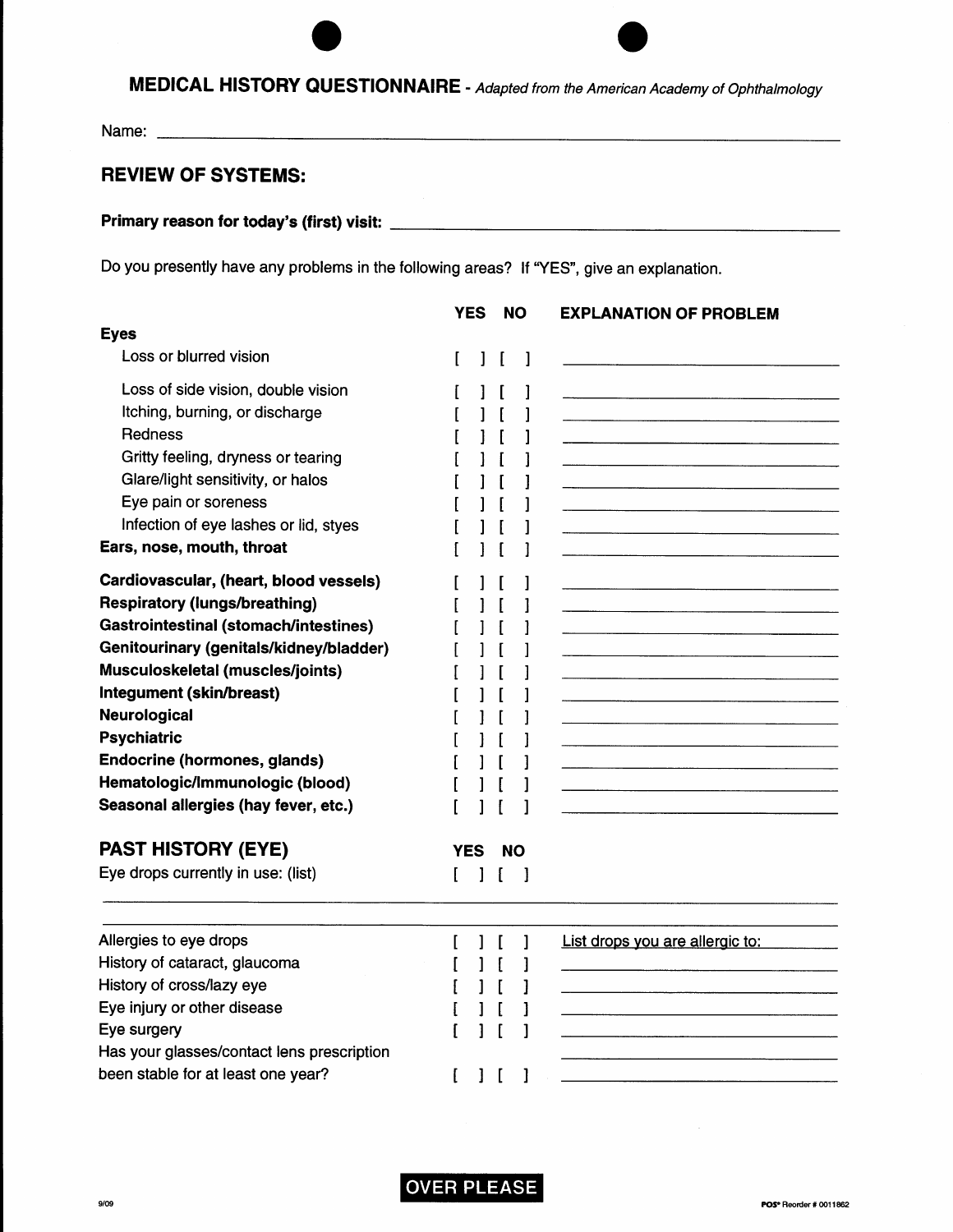## **PAST HISTORY (MEDICAL)**

List any medications (other than eyedrops) that you are currently using: \_\_\_\_\_\_\_\_\_\_\_\_\_\_\_\_\_\_\_\_\_\_\_\_\_\_\_

| List all major illnesses: Diabetes ________ Hypertension _______ |              |  |            |            |       |  |
|------------------------------------------------------------------|--------------|--|------------|------------|-------|--|
|                                                                  |              |  |            |            |       |  |
| Do you have any medication allergies?                            | $\mathbf{I}$ |  | INO [ IYES | Penicillin | Sulfa |  |

### **FAMILY HISTORY**

 $\hat{\boldsymbol{\mu}}$ 

|                                                        | <b>YES</b>                    | <b>NO</b>    | <b>EXPLANATION/RELATIONSHIP</b>                                                                                                                                                                                                      |
|--------------------------------------------------------|-------------------------------|--------------|--------------------------------------------------------------------------------------------------------------------------------------------------------------------------------------------------------------------------------------|
| <b>OCULAR</b>                                          |                               |              |                                                                                                                                                                                                                                      |
| <b>Blindness</b>                                       | $\blacksquare$                |              |                                                                                                                                                                                                                                      |
| Cataract                                               |                               |              |                                                                                                                                                                                                                                      |
| Glaucoma                                               |                               |              |                                                                                                                                                                                                                                      |
| Macular degeneration                                   |                               |              |                                                                                                                                                                                                                                      |
| Retinal detachment                                     |                               |              | <u> 1980 - Jan Barnett, amerikan basal dan berasal dalam basal dalam basal dalam basal dalam basal dalam basal da</u>                                                                                                                |
| Keratoconus                                            |                               |              | <u> 1980 - Johann John Harry Harry Harry Harry Harry Harry Harry Harry Harry Harry Harry Harry Harry Harry Harry Harry Harry Harry Harry Harry Harry Harry Harry Harry Harry Harry Harry Harry Harry Harry Harry Harry Harry Har</u> |
| <b>MEDICAL</b>                                         |                               |              |                                                                                                                                                                                                                                      |
| <b>Diabetes</b>                                        |                               |              |                                                                                                                                                                                                                                      |
| Arthritis, lupus, etc.                                 |                               |              | <u> 1980 - Johann John Stein, marwork ar y brening ar y brening ar y brening ar y brening ar y brening ar y breni</u>                                                                                                                |
| Other (list)                                           | ſ<br>1<br>I                   | L            |                                                                                                                                                                                                                                      |
| <b>SOCIAL HISTORY</b>                                  |                               |              |                                                                                                                                                                                                                                      |
|                                                        | <b>YES</b>                    | <b>NO</b>    | <b>EXPLANATION</b>                                                                                                                                                                                                                   |
| <b>OCULAR</b>                                          |                               |              |                                                                                                                                                                                                                                      |
| Have you ever tried to wear contacts?                  | $\frac{1}{2}$                 |              |                                                                                                                                                                                                                                      |
| Did you have problems with contacts?                   | $\mathbf{1}$<br>$\mathbf{r}$  | $\mathbf{1}$ |                                                                                                                                                                                                                                      |
| Vision causes problems with:                           |                               |              |                                                                                                                                                                                                                                      |
| $\Box$ Driving<br>$\Box$ Night vision                  | $\Box$ Reading                |              | □ Sports/Outdoor activities                                                                                                                                                                                                          |
| <b>GENERAL</b>                                         |                               |              |                                                                                                                                                                                                                                      |
| Do you drink alcohol?                                  | $\mathbf{I}$                  | 1            | How much per day?                                                                                                                                                                                                                    |
| Do you smoke?                                          |                               |              |                                                                                                                                                                                                                                      |
| Have you ever had a blood transfusion?                 | $1-1$                         |              |                                                                                                                                                                                                                                      |
| Have you ever had contact with a person                |                               |              |                                                                                                                                                                                                                                      |
| who had a sexually transmitted disease?                | $\mathbf{L}$<br>$\frac{1}{2}$ | $\mathbf{I}$ |                                                                                                                                                                                                                                      |
|                                                        |                               |              |                                                                                                                                                                                                                                      |
| History reviewed [ ] No changes [ ] Additions as noted |                               |              |                                                                                                                                                                                                                                      |
|                                                        |                               |              | Date: the contract of the contract of the contract of the contract of the contract of the contract of the contract of the contract of the contract of the contract of the contract of the contract of the contract of the cont       |